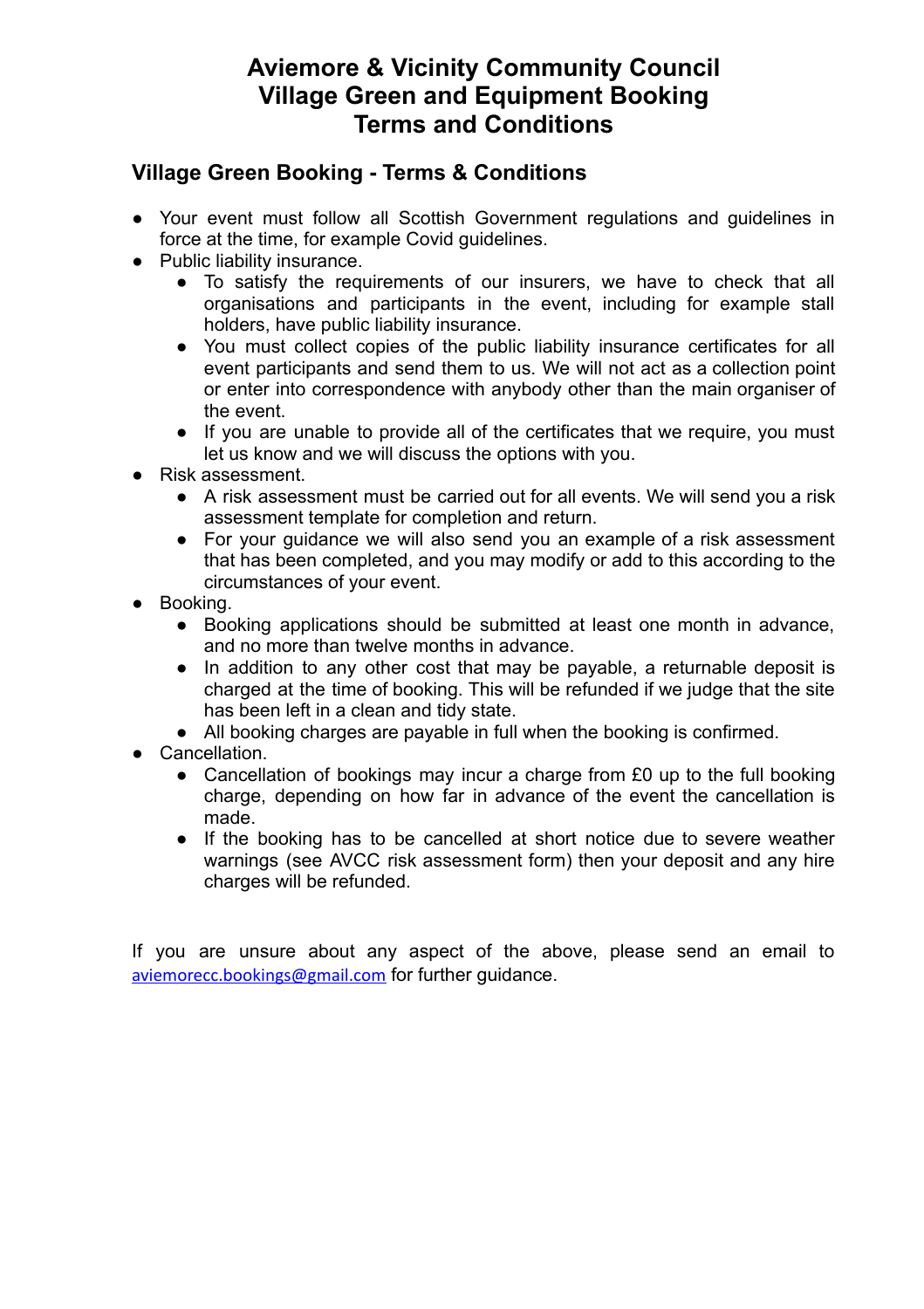## **Equipment Hire - Terms & Conditions**

## **General**

- Aviemore & Vicinity Community Council, the owner, will hire the equipment to the hiring organisation on the Terms and Conditions of this agreement.
- The equipment will be hired out for the period stated on the Booking Form unless extended by mutual consent.
- Any amendment to the requirement must be notified in writing or by email.

## **Collection and Delivery of Equipment**

- The hirer must arrange a mutually convenient time to collect the equipment on the first day of the hire period and return it on the last day of the hire period.
- If the equipment is not returned by the agreed date, we may view the belated return as an extension of the hire and invoice accordingly.

### **Title and Risk**

- Title and all rights to the equipment shall at all times remain with the owner of the equipment.
- Risk of any loss or damage to the equipment will become the responsibility of the hiring organisation upon it leaving the owner's possession and will not revert back to the owner until the equipment is returned.

## **Owner's Obligations**

- The owner will ensure that the equipment is fit for purpose prior to collection.
- Provide the hiring organisation with operating instructions as appropriate. The operator's manual for the PA system is included in the box. For instructions for erecting a marquee see <https://youtu.be/KpySyzgVCwo>

### **The Hiring Organisation's Obligations**

- *●* Keep the equipment in its possession and control and ensure that it is secure against loss, damage and theft. If the Public Address system is hired then it should be removed to a secure location when not in use.
- *●* Operate the equipment in accordance with any operating instructions provided for it and for the purpose it was designed.
- Ensure that the equipment is used by an appropriately informed person.
- The equipment must be appropriately cleaned following the hire period by the hiring organisation.
- Keep the equipment in good working order, fair wear and tear excepted.
- Ensure that any identification marks or labels on the equipment are not removed, defaced, amended or obscured, including those which identify that the equipment belongs to the owner.
- The equipment must not be modified.